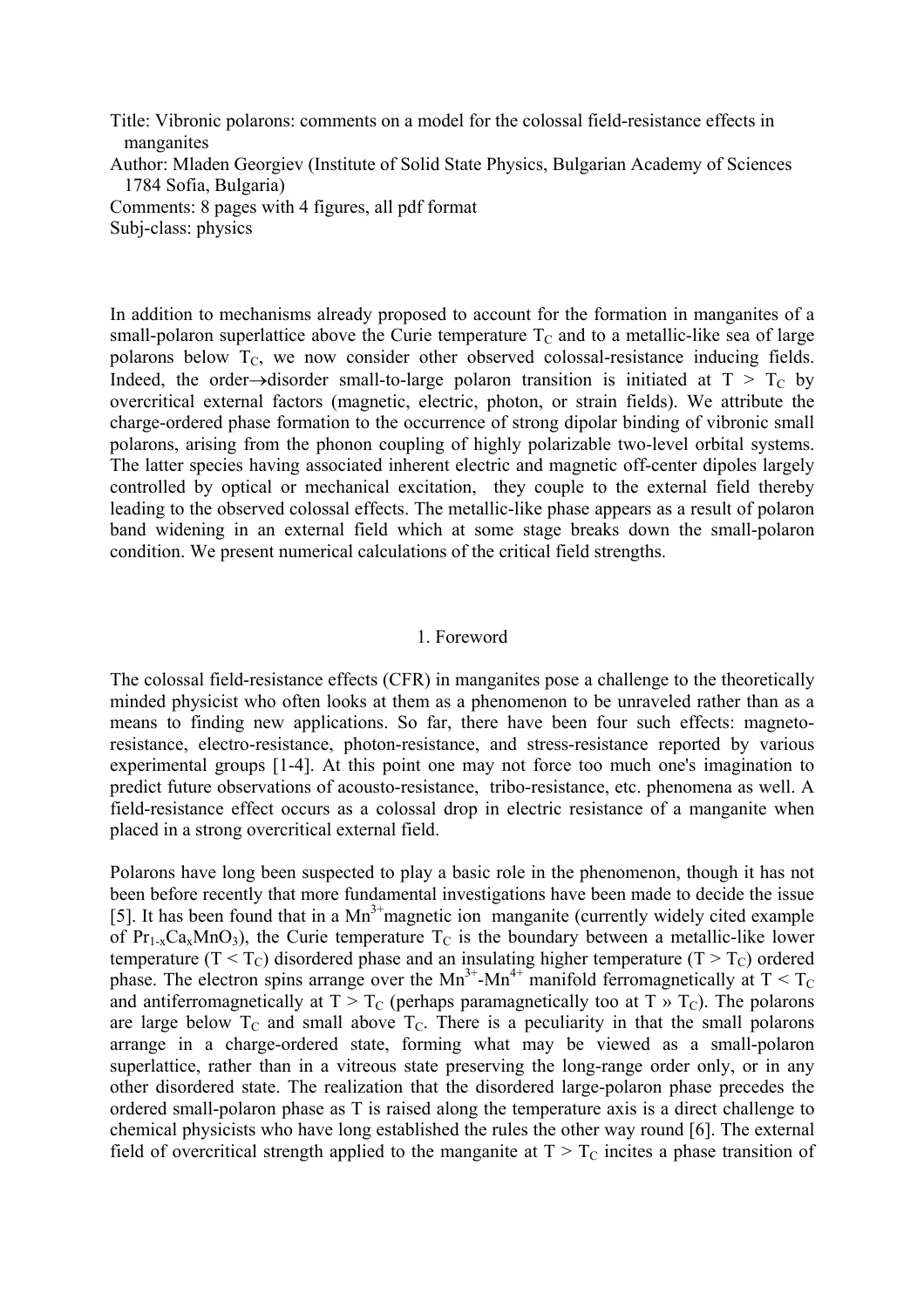the order→disorder type which changes the resistance drastically from the high insulating state to the low metallic state value [5].

We have lately suggested that vibronic off-center polarons may eventually prove the species appropriate for inciting the observed field-resistance effects. As a matter of fact,  $Mn^{3+}$  is not only magnetic but is a Jahn-Teller (JT) ion as well. Namely, vibronic JT  $E_g$ -mode mixing causes the splitting of  $Mn^{3+}$  eg orbital levels (singly occupied) in the parent PrMnO<sub>3</sub> phase causing in- plane elongation of the  $MnO<sub>6</sub>$  octahedron [7]. In order to form, vibronic Pseudo-Jahn-Teller (PJT) polarons require the availability of two different-parity orbital electronic states (one of which, say  $t_{1u}$ , singly occupied) to be mixed by an odd-parity vibrational mode (say  $T_{1u}$ ) [8]. Indeed large and small PJT polarons would appear consequentially as the electron–to-mode coupling strength is increased to bring about the vibronic mixing of orbital electronic states in the two-level system.

It is the vibronic PJT polarons that may do the job of coupling to the external electric and magnetic fields, since the individual species are both electrostatically polarizable [8] and carry magnetic dipole moments [9] arising from their rotation-like reorientation over the off-center sites. To account for the colossal stress-resistance effect, we note that a uniform stress field would increase the polaron bandgap, thereby turning the balance towards the large polarons. Now, the insulating state would be destroyed once most of the small polarons have converted to large ones. The light-induced colossal resistance effect is somewhat more complicated. Our former analyses have indicated that the reorientation of off-center polarons is controlled by a dual branch potential energy surface corresponding to  $q < 0$  (lower branch) and  $q > 0$  (higher branch), respectively, where q is Mathieu's parameter [10]. The eigenenergy bands  $(a_0,a_1)$ ,  $(b_1,b_2)$ ,  $(a_2,a_3)$ ,  $(b_3,b_4)$ ,  $\ldots$   $(q<0)$  and  $(a_1,b_1)$ ,  $(a_2,b_2)$ ,  $(a_3,b_3)$ ,  $(a_4,b_4)$ ,  $\ldots$   $(q>0)$  are composed of definite parity states (lower branch) and of mixed parity states (upper branch), respectively. Now, we have shown that reorientation is only possible within the definite-parity manifold, while it is frozen-in in the mixed parity manifold. It follows that once lifted to an upper branch energy band, principally via optical excitation, the reorientating entity will become frozen in over there. An obvious consequence is the immobilization of an off-center orbital current following the excitation. This would destroy a magnetic dipole and the magnetic part of the binding energy and may cause the demolition of the small-polaron superlattice.

In any event, a photon induced colossal resistance effect has been witnessed beautifully via the appearance of metallic reflection along the illuminated path on the manganite surface [3].

The electronic energy gap associated with the two-level system is exceedingly close to four times the coupling energy for large polarons ( $E_{\text{gap}} \ge 4E_{\text{JT}}$ ), while for small polarons the limitation is more stringent ( $E_{\text{gap}} \rightarrow 4E_{\text{JT}}$ ) [8]. The useful quantity to distinguish between large and small polarons is the polaron binding energy which relates the terms of "large" and "small" species to their sizes:  $E_{bind} = E_{JT} [1 + (E_{gap}/4E_{JT})^2]$ . For large polarons this gives  $E_{bind} \sim$  $\frac{1}{2}E_{\text{gap}}$ , while for small polarons it yields  $E_{\text{bind}} \sim E_{\text{JT}} (E_{\text{JT}} \gg \frac{1}{4}E_{\text{gap}})$ . Iit may not be hard to suggest the opposite parity electronic orbital states associated with the proposed vibronic polarons. By analogy with high-T<sub>c</sub> layered perovskites, PJT mixing may occur of 2 $p_z$  and 3d<sub>z</sub><sup>2</sup> orbitals along the O(1)-Mn(0)-O(2) tri-atomic segment. The vibronic phenomena relating to the configurational symmetry of manganite clusters, another aspect is the effect of magnetic ordering on the conductivity of a cluster. Concomitantly we assume that wide bandwidth ferromagnetic arrangements are inherent of high conductivity (metallic) large polarons, while narrow bands of low conductivity antiferromagnetic arrangements are typical for the small polarons.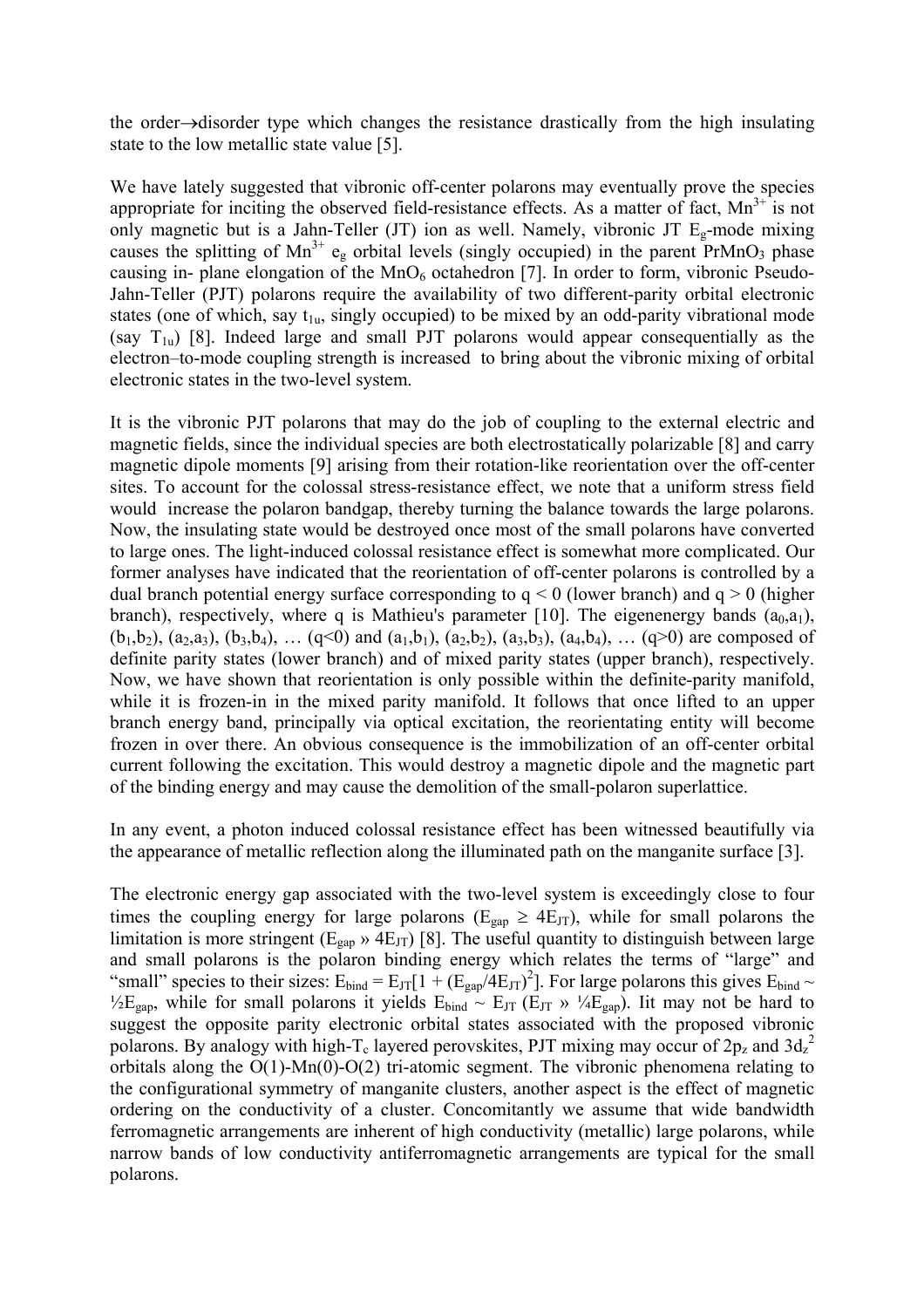#### 2. Binding energy of a vibronic small-polaron superlattice

The binding energy of the vibronic small-polaron superlattice may be envisaged composed of an enhanced Van der Waals electrostatic part [11]

$$
V_{VdW} \sim \frac{1}{2}\Delta E(F)[\alpha(F)/\kappa]^2 \Sigma_{ij}(1/R_{ij}^6) = \Delta E(F)[p_{12}^2/3\Delta E(F)/\kappa]^2 \alpha_{VdW}/R^6
$$
 (1)

where  $\alpha_{VdW} = \Sigma_{ij}(R/R_{ij})^6$  is the VdW lattice-sum constant,  $\alpha(F) = p_{12}^2/3\Delta E(F)$  is the fielddependent polarizability, ∆E(F) is the field-dependent two-level tunneling splitting, κ is a dielectric constant, R is the small-polaron lattice constant. Incorporating the magnetic-dipole part

$$
V_{MD} \sim [3(\mu_i \cdot R_{ij0})(\mu_j \cdot R_{ij0}) - (\mu_i \cdot \mu_j)] \alpha_{MD} / \mu_0 R^3
$$
 (2)

where  $\mu_i$  are the magnetic dipoles,  $\mathbf{R}_{ii0}$  is the unit vector along the dipolar separation  $R_{ii}$ ,  $\mu_0$  is the permeability,  $\alpha_{MD} = \sum_{i} (R/R_{i})^3$  is the magnetic lattice-sum constant. Summing up we get for the binding energy of a vibronic small-polaron superlattice:

$$
V_{bind} = \frac{1}{2}\Delta E(F)[\alpha(F)/\kappa]^2 \alpha_{VdW} / R^3 + [3(\mu_i.R_{ij0})(\mu_j.R_{ij0}) - (\mu_i.\mu_j)] (\alpha_{MD}/\mu_0)\{(1/R^3) \}
$$
  
= 
$$
\frac{1}{2} [\rho_{12}^4/3 \kappa^2)/\Delta E(F)] (\alpha_{VdW} / R^3) + [3(\mu_i.R_{ij0})(\mu_j.R_{ij0}) - (\mu_i.\mu_j)] (\alpha_{MD}/\mu_0)\{(1/R^3) \}
$$
 (3)

The critical field strength will be obtained from  $V_{bind} \leq k_B T$  which gives

$$
\{\frac{1}{2}\left[(p_{12}^4/3\ \kappa^2)/\Delta E(F)\right](\alpha_{VdW}/\ R^3)+[\,3(\mu_i.R_{ij0})(\mu_j.R_{ij0})-(\mu_i.\mu_j)](\alpha_{MD}/\mu_0)\}(1\ / \ R^3)\leq k_BT\ (4)
$$

whereby we get

$$
\Delta E(F) \ge (p_{12}^4/3\kappa^2)(\alpha_{VdW} / R^6) / \{k_B T - [3(\mu_i.R_{ij0})(\mu_j.R_{ij0}) - (\mu_i.\mu_j)](\alpha_{MD}/\mu_0)(1/R^3)\} \tag{5}
$$

The field-dependent tunneling splitting is

$$
\Delta E(F) = \sqrt{\left[\Delta E(0)^2 + H_F^2\right]}
$$
 (6)

where  $\Delta E(0)$  is the splitting in the absence of an external field:

$$
\Delta E(0) = E_{\rm gap} \exp(-2E_{\rm JT}/\eta \omega) \tag{7}
$$

(Holstein's squeezed small polaron gap), where  $\omega$  is the coupled vibrational mode frequency,

 $\eta$ = h / 2 $\pi$ , while the field coupling terms are:

 $H_F = -\mathbf{p}_{12}$ **.F** (electric),  $H_F = -\mathbf{\mu}_i$ **.H** (magnetic),  $H_F = -\mathbf{\varepsilon}_i$ **.S** (stress),

$$
H_F = -\mathbf{p}_E \cdot \mathbf{E} \text{ (light)} (\mathbf{\mu}_k = \mathbf{0}) \tag{8}
$$

For any particular situation, the critical field strength  $\mathbf{F}_{\text{C}}$  is to be calculated by equations (5) through (8). For an electric-field induced colossal effect, we obtain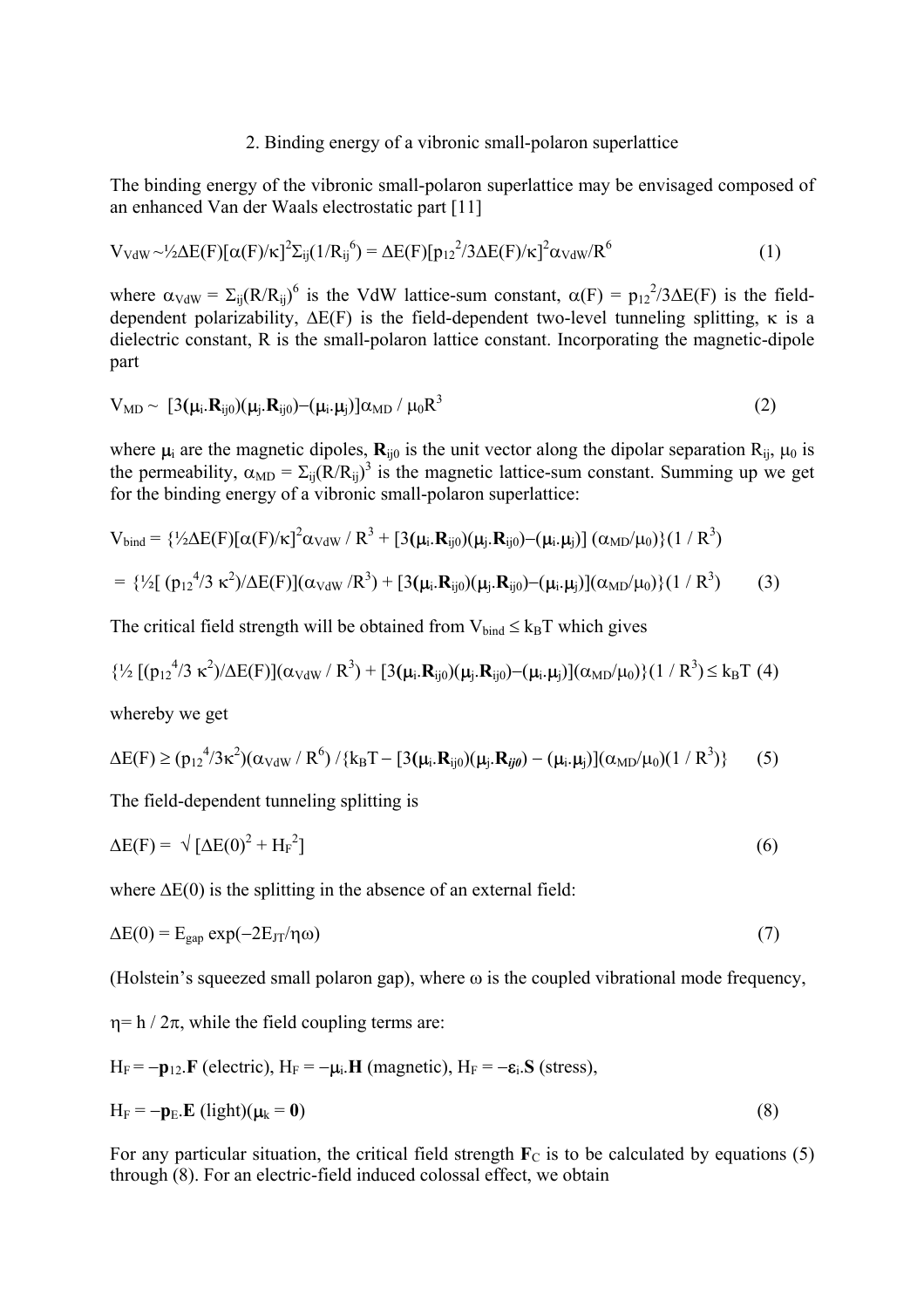$$
F_{C} = \{ [(p_{12}^{4}/3\kappa^{2})(\alpha_{VdW}/R^{6})/\{k_{B}T - [3(\mu_{i}R_{ij0})(\mu_{j}R_{ij0}) - (\mu_{i} \cdot \mu_{j})](\alpha_{MD}/\mu_{0})(1/R^{3})\}]^{2} - \Delta E(0)^{2} \}^{1/2}
$$
\n
$$
/ p_{12F}
$$
\n(9)

where  $p_{12F}$  is the projection along the field direction of the electrostatic mixing dipole. The critical magnetic, strain, and light fields will be derived along similar lines, though in the general denominator of equation (9)  $p_{12F}$  will have to be substituted for by  $\mu_{iH}$ ,  $\varepsilon_{iS}$ ,  $p_{FF}$ , respectively.

Clearly, the sole formation of a small-polaron superlattice over Mn sites, e.g. in  $Pr_{1-x}Ca_xMnO_3$ as a typical case, does not suffice, for there may be other aspects of the general conditions for the occurrence of a colossal resistance effect not covered by the electrostatic and magnetostatic orderings alone. For instance, if part of the  $Mn^{3+}$  ions are substituted for by other magnetic ions, such as  $Fe^{3+}$  of nearly the same ionic radii, to form  $Bi_0$ ,  $Sr_0$ ,  $Fe_xMn_{1-x}O_3$ , then the colossal effect is not observed for  $x > 0.4$ . (The superstructure is orthorhombic for  $x \le 0.3$ ) and cubic for  $x > 0.4$  [12]). Apparently the current field theory is missing something which may prove important for understanding the phenomenon in  $\text{Bi}_0$ ,  $\text{Sr}_0$ ,  $\text{Fe}_x\text{Mn}_1$ ,  $\text{O}_3$  ( $0 \le x \le 1.0$ ).

## 3. Colossal field-resistance effect

The field-resistance effects are shown in Figure 1 for a strong magnetic field. We see both the insulating range to the right and the metallic range to the left of the peak temperature  $T_{\text{C}}$ .



Figure 1. A series of experimental resistivity vs. temperature curves at various values of the external magnetic field between 0÷7 T. Internet data by Y. Tokura at the University of Tokyo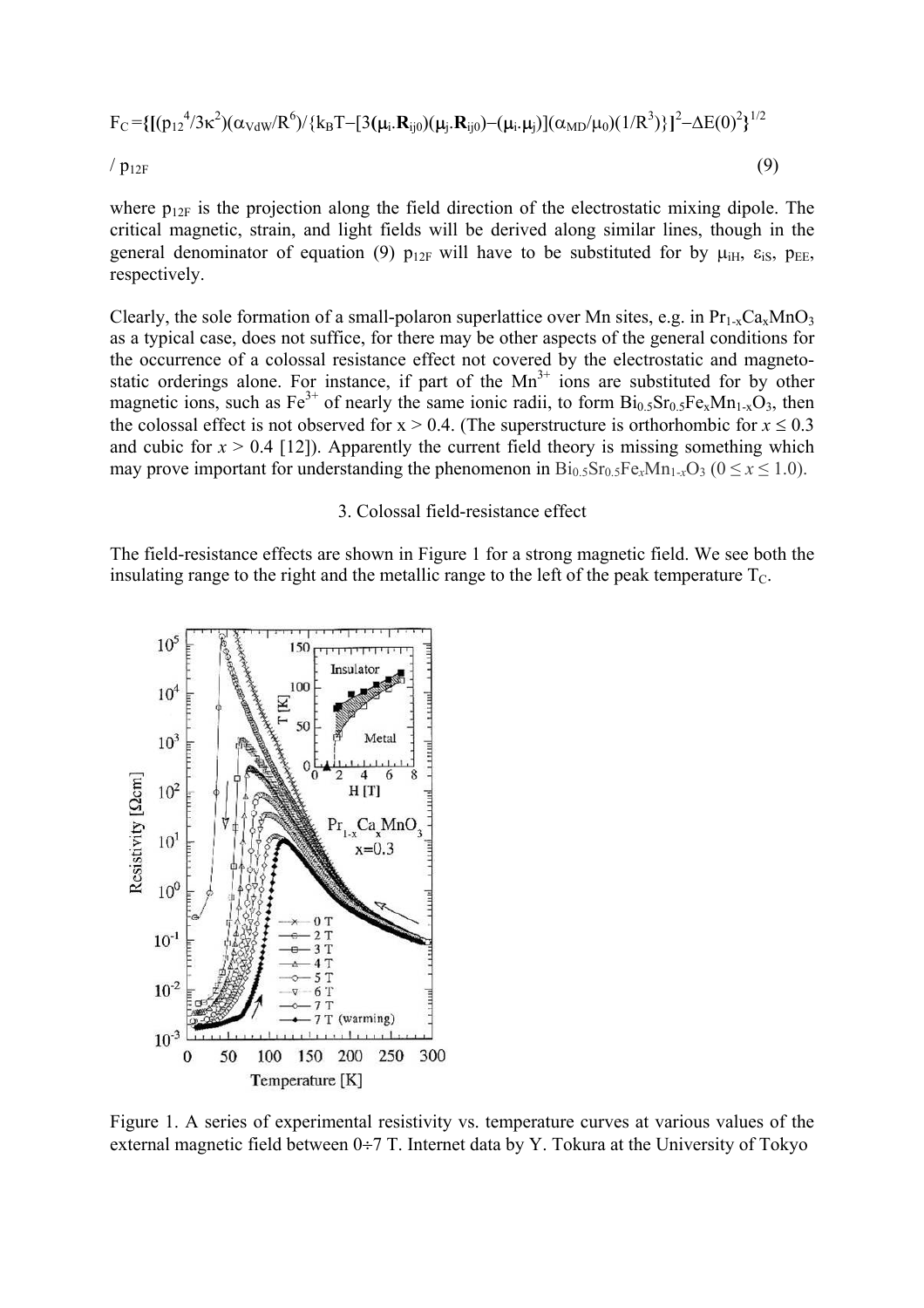We stress time and again our opinion that Holstein's polarons, which couple to symmetric modes, may react to the external magnetic field by virtue of their off-center orbital magnetic moments. Holstein's small polarons have been considered in the literature within the context of the colossal resistivity problem [13,14]. An issue arises when considering the eventual manifestation of a parallel colossal electro-resistivity effect, that is, the observation of similar changes of resistance in strong electric fields. (So far, only single measurements though no systematic studies similar to Figure 1 have been reported [5].) If confirmed, the electric field effects will face difficulties to be attributed to Holstein's small polarons, since they do not carry electric dipole moments to couple to the external field. Nevertheless, off-center vibronic polarons appear to be the more appropriate species, since they carry both off-center electric and magnetic dipoles. The electric-field induced colossal resistance effect, as predicted by our off-center vibronic-polaron model, is shown in Figure 2 where we have plotted the critical field strength  $E_C$  by equation (9), physically, at  $E_C$  the binding energy falls down lower than  $k_B T$ . We have commented above on the possibility to incorporate stress- and light- induced colossal effects (so far single observations too), since they both will tend to reduce the smallpolaron binding energy.



Figure 2. Temperature dependence of the critical field  $F_C = \{[(p_{12}^4/3\kappa^2)(\alpha_{\text{VdW}}/R^6) / k_B T]^2 \Delta E(0)^2$ <sup>1/2</sup> /  $p_{12F}$  for the colossal electro-resistance effect in a manganite perovskite material with basic-lattice cubic parameter  $a = 4$  Å, superlattice cubic parameter  $R = 3a = 12$  Å, mixing electric dipole  $p_{12F} = 1$  eÅ, lattice sum constant  $\alpha_{VdW} = 6$ , dielectric constant  $\kappa = 5$ . The magnetic effects on the binding and coupling energies have been disregarded for simplicity setting the off-center magnetic dipole to  $\mu = 0$ . From Reference [11].

The magnetic dipoles have been evaluated using Mathieu's functions, the eigenstates of the reorientating off-center oscillators [9]:

$$
\mu = (4\pi\mu_0/c)(\pi\rho^2)\Omega_{\text{rot}} = 1.32 \times 10^{-15} \,\mu_0\rho^2 \,\Omega_{\text{rot}} \,\left[\text{Å}^2\text{THz}\right] \tag{10}
$$

where  $\rho$  is the off-center radius and  $\Omega_{\text{rot}}$  is the rotational frequency in the particular rotational band,  $\mu_0$  is the medium permeability. To disregard  $\mu$  would mean to discard the off-center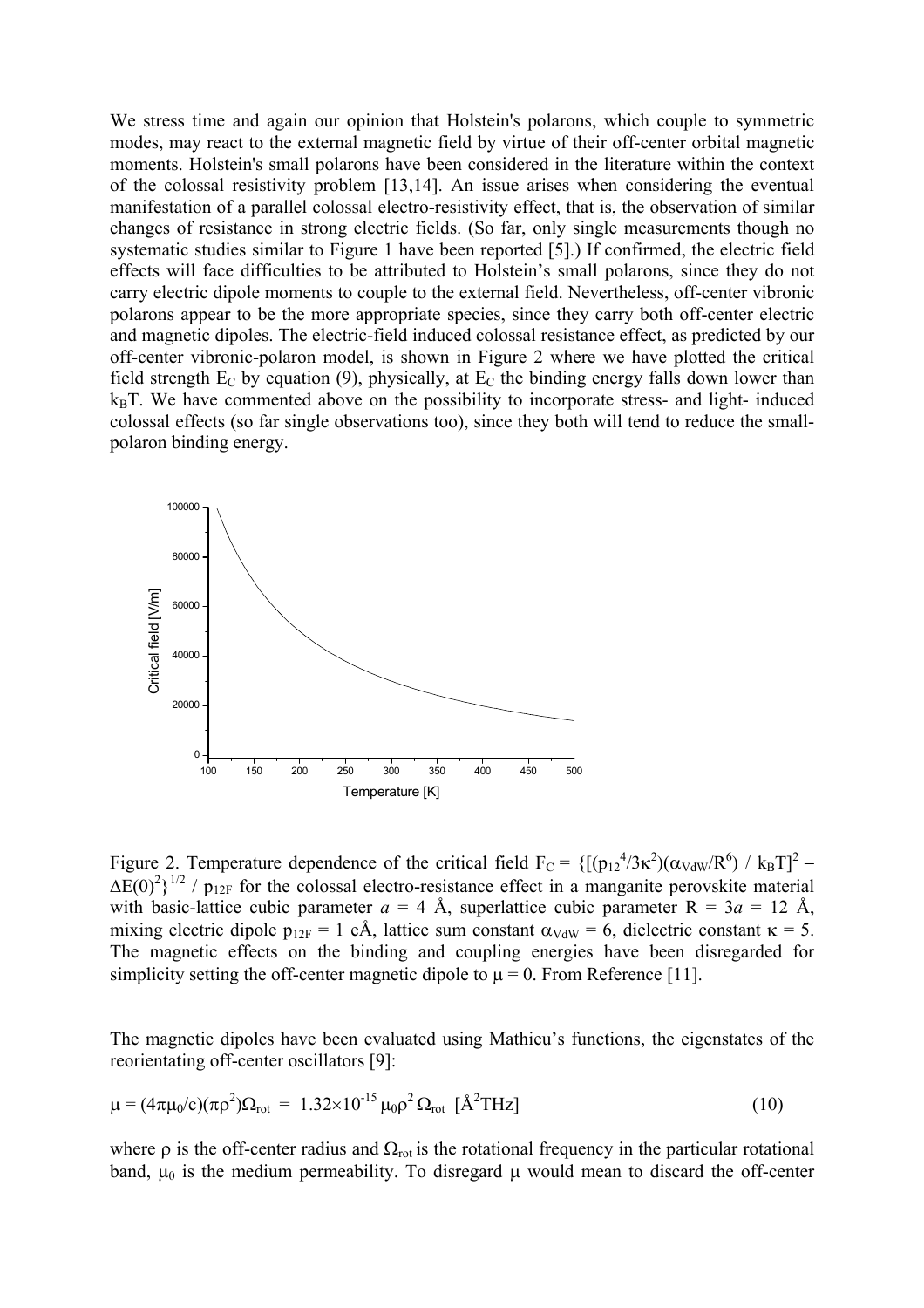displacements, while to do so with  $\Omega_{\text{rot}}$  would mean discarding the reorientation over the offcenter sites. None of these is permissible for off-center vibronic polarons.

#### 4. Further comments

The electronic states involved in the Jahn-Teller effects have been identified as the Mn<sup>3+</sup> e<sub>g</sub> states mixed by the E<sub>g</sub>-mode  $Q_{\epsilon}$  and  $Q_{\theta}$  coordinates [14]. The (ε-θ) mixing leads to a JT splitting of the e<sub>g</sub> doublet  $(3d_x^2, 3d_y^2)$ . By analogy with the high-T<sub>c</sub> superconductor, we attribute the expected PJT coupling to the mixing of the  $3d<sub>z</sub><sup>2</sup>$  orbital state with the linear combination of the oxygen frame along the z-axis, namely  $2p_2(1)\&2p_2(2)$  (t<sub>1uz</sub>(1)&t<sub>1uz</sub>(2)) by the  $T_{1uz}$  vibrational mode [15]. Figure 3 shows schematically the spatial dependencies of the electron wavefunction across the  $2p_z(1)$ -3d<sub>z</sub><sup>2</sup>(0)-2p<sub>z</sub>(2) triatomic segment in the La<sub>2-x</sub>Sr<sub>x</sub>CuO<sub>4</sub> high-Tc superconductor. It suggests just how the odd-parity vibration modulates the z-(c-) axis link to transfer electron density along the z-axis in  $Pr_{1-x}Ca_xMnO_3$ .



Figure 3. Ionic orbitals used in the PJT vibronic model for  $La_{2-x}Sr_xCuO_4$ : the in-plane  $a_{1g}O(P)$ ligand, the  $3d_{3z}^2$ - $^{2}_{r}$  Cu<sup>2+</sup>(P), and the two apex 2p<sub>z</sub> O(A). t<sub>A</sub> is the hopping between Cu(P) and O(A). O(A) vibrations: even O(A)→−Cu–←O(A) and odd O(A)→−Cu—O(A)→. Ref. [16].

The allowed energy-band structure of the reorientating off-center ion  $(Mn^{4+})$   $(Mn^{3+} + hole$ polaron) consists of bands at  $q < 0$  coupled to the (two-site) adiabatic ground state, as well as ones at  $q > 0$  coupled to the (two-site) adiabatic excited state. The q-dependences of the allowed bands are shown in Figure 4. The former are composed of definite parity states: even, odd, etc., as mentioned above, the latter are mixed parity. An analysis based on the occurrence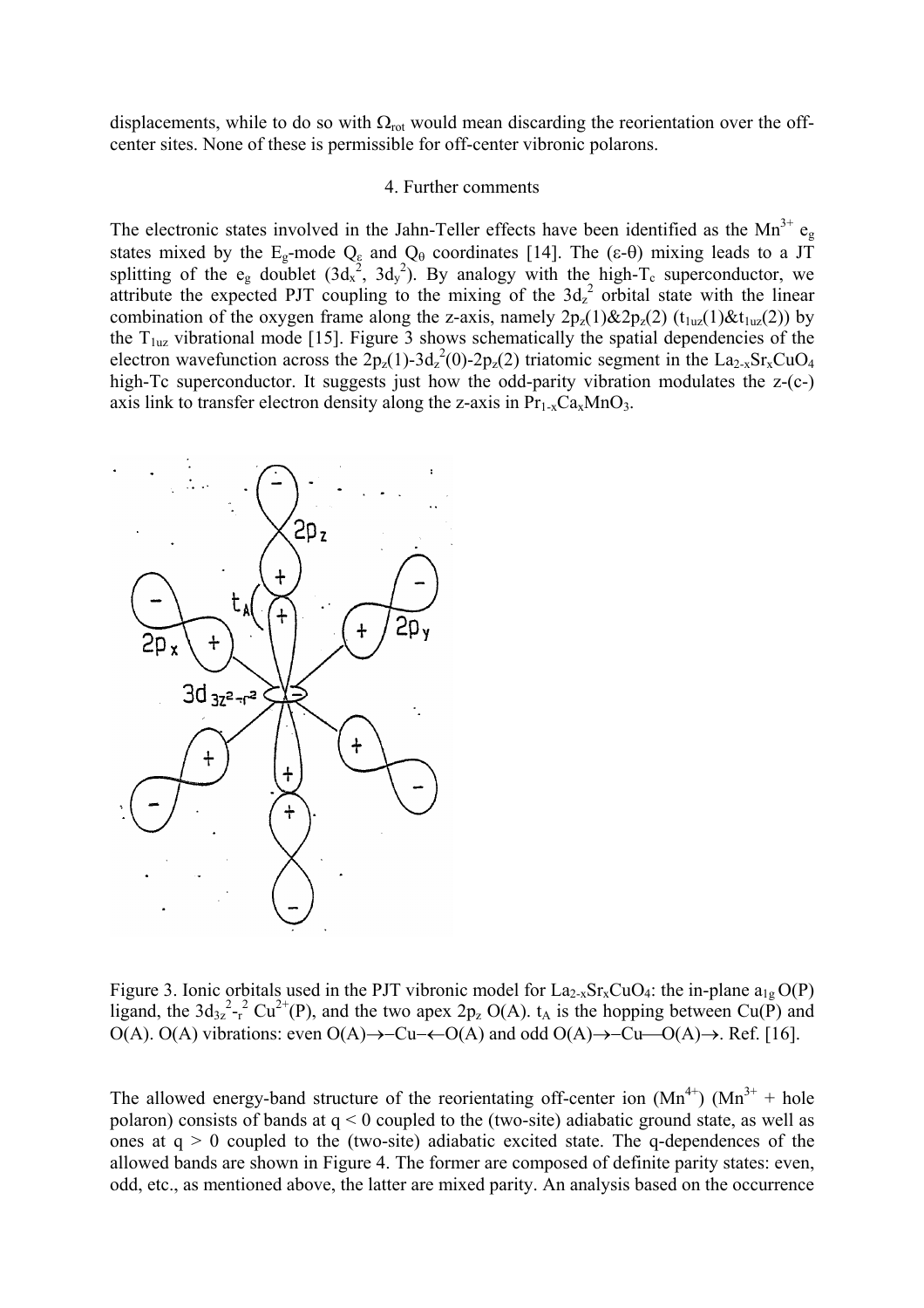probability  $W_{conf}(E_n)$  for the transition from one reorientational site to the neighboring site indicates that the intraband transition is only nonvanishing when within a definite-parity band. At the same time, the intraband probability does vanish when within a mixed parity band [10]. It follows that reorientation will only occur when the particle is in the adiabatic ground state, while the particle will stay frozen if in the excited adiabatic state. Accordingly, only the  $q < 0$ bands are genuinely rotational, while the  $q > 0$  bands are not.

We do not invalidate the possibility that, on optical excitation, the off-center manganese has been lifted to a mixed-parity state where it has remained frozen. (In addition, the entity may be transferred to the adiabatic ground state by a subsequent nonradiative process [17].) Such optical transitions are not ruled out. For the time being, we do not have much prior knowledge of the way the light-induced colossal-resistance experiment has been done.

As regards the charge ordering in the CFR-active manganite, doping with divalent impurities, such as  $Ca^{2+}$ , should be accompanied by the occurrence of an equivalent number of charge compensating species. These are holes within the temperature range of present interest, or oxygen vacancies at higher temperatures. The holes may give rise to a random phase yielding electric conductivity to the manganite. The vacancies may be too heavy to move effectively. Eventually, the positively charged oxygen vacancies may join the manifold of negatively charged divalent cations and the hole small polarons to form kind of a lattice structure. If the latter is to bear the features of the mother crystal, the latter structure might be a cubic or orthorhombic superlattice composed of divalent ions and hole polarons, and a small amount of compensating oxygen vacancies, perhaps too small to play any essential role near the Curie temperature. We believe the presence of divalent ions coherent with the polaron ordering should be accounted for; otherwise the superstructure should lack stability. For this reason, we refer to the superstructure as superlattice rather than as merely charge ordering..